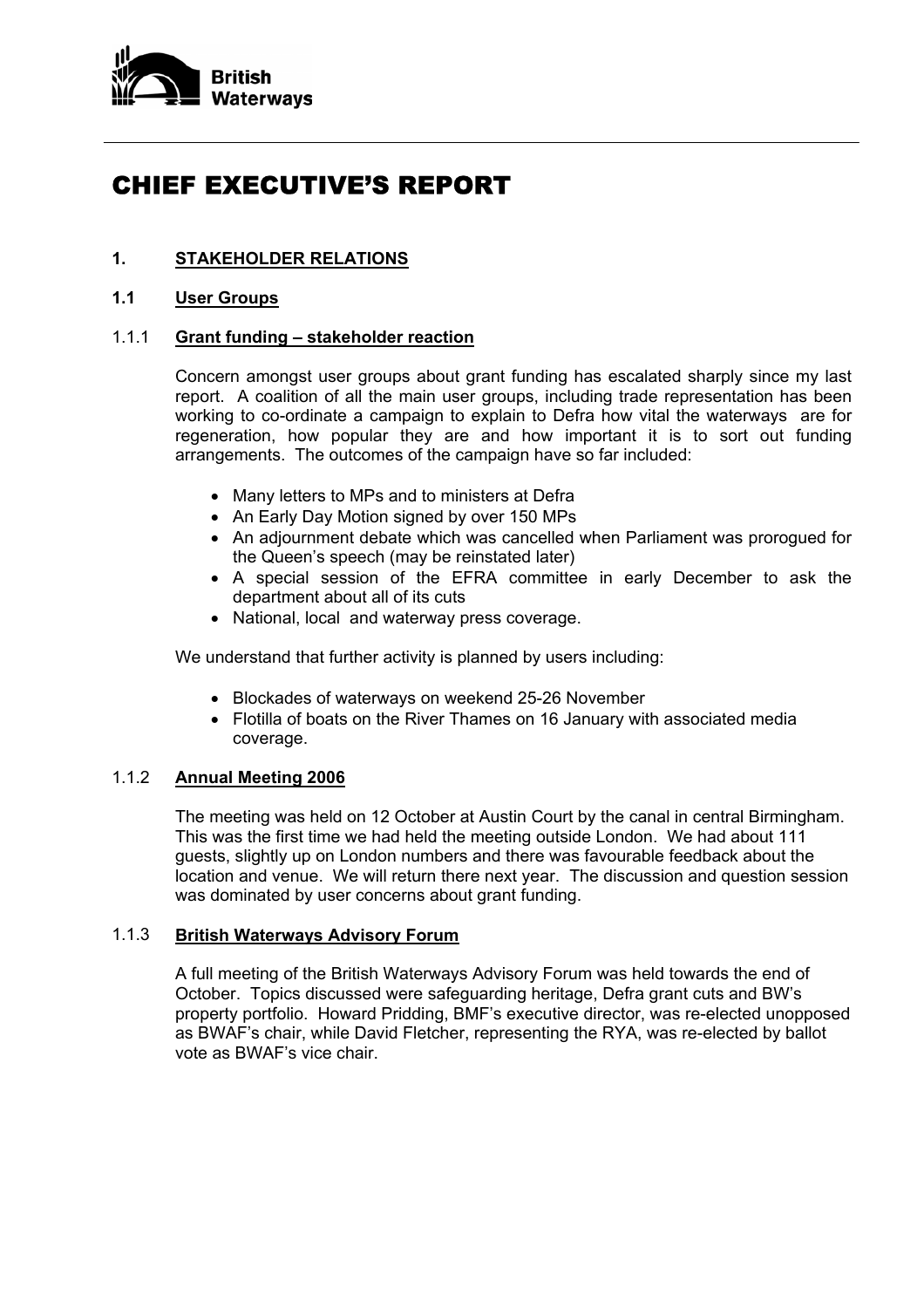#### 1.1.4 **Gloucester & Sharpness Canal – Change to Winter Operations**

The General Manager has spent significant time in the past three months dealing with the consultation process for the proposed changes to the G&S winter operations. This has included much correspondence, daytime and evening boaters' meetings, media interviews, trades union meetings and a challenging public meeting attended by 362 users, principally boaters. We now have a revised proposal involving reduced opening periods in the winter which meets some of the users' objections and which realises a £300k annual saving (original proposal £380k saving). The revised approach will not gain universal approval but we have clearly demonstrated our commitment to a meaningful consultation process.

## **2. MARKETING & CUSTOMER SERVICE**

#### **2.1 Complaints Quarter 2 2006/07 – Volume at Levels 1 and 2**



#### **Number of Complaints per Quarter**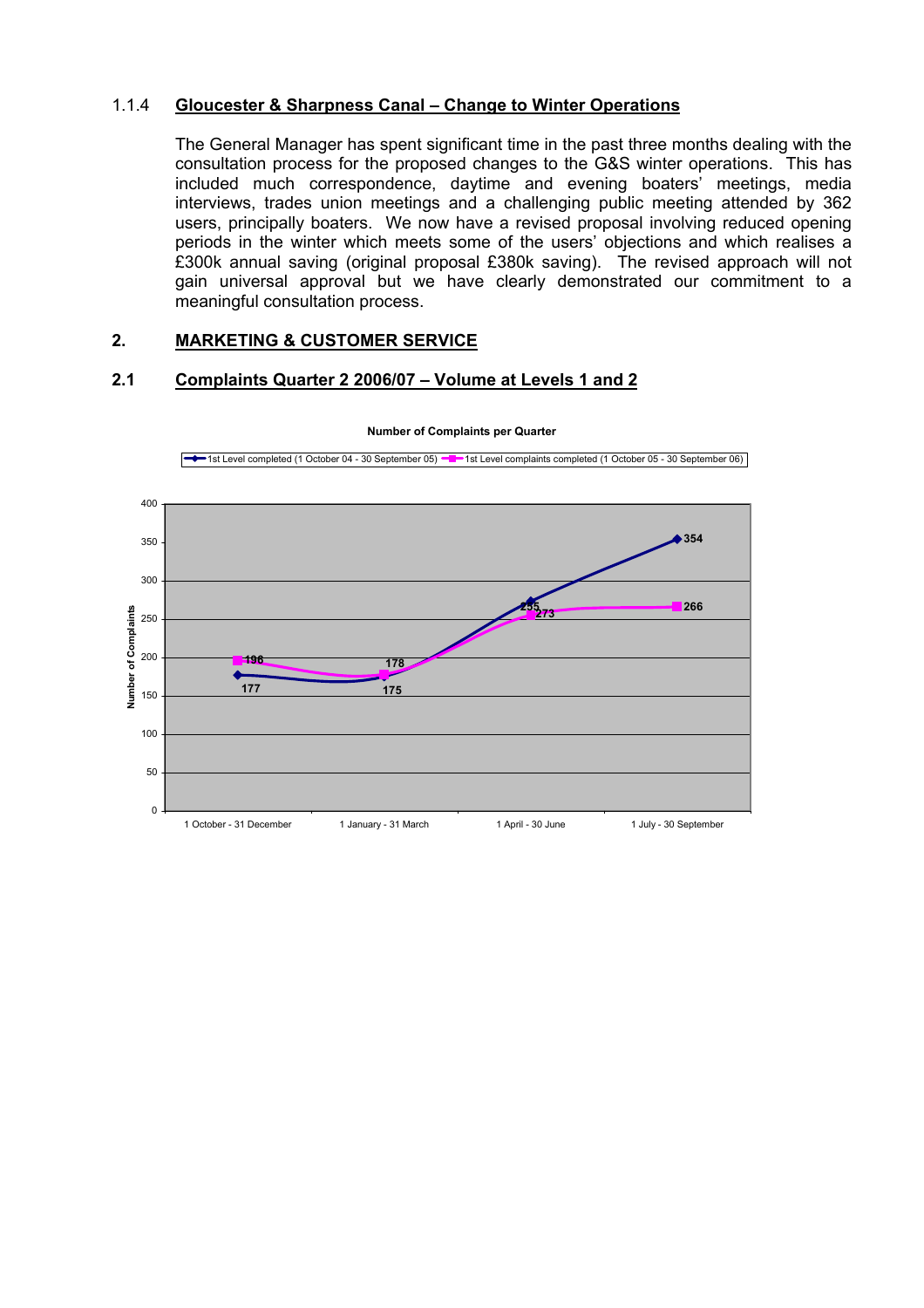**Number of 2nd Level Complaints per Quarter**



**Percentage of complaints moved to Second Level** 



**Percentage of Complaints Moved to Level 2**

The number of complaints during Q2 follows a similar trend (though with fewer complaints in Q2 2006) as the same quarter in 2005/06. In both years, a general increase in the number of complaints at this time of year reflects the greater use of the network.

Although the overall volume of complaints is similar year on year, the number of complaints moved to the Second Level has decreased this last quarter. In Q2, 7.2% of complaints were moved to Level 2 compared to 9.0% in the same period in 2005.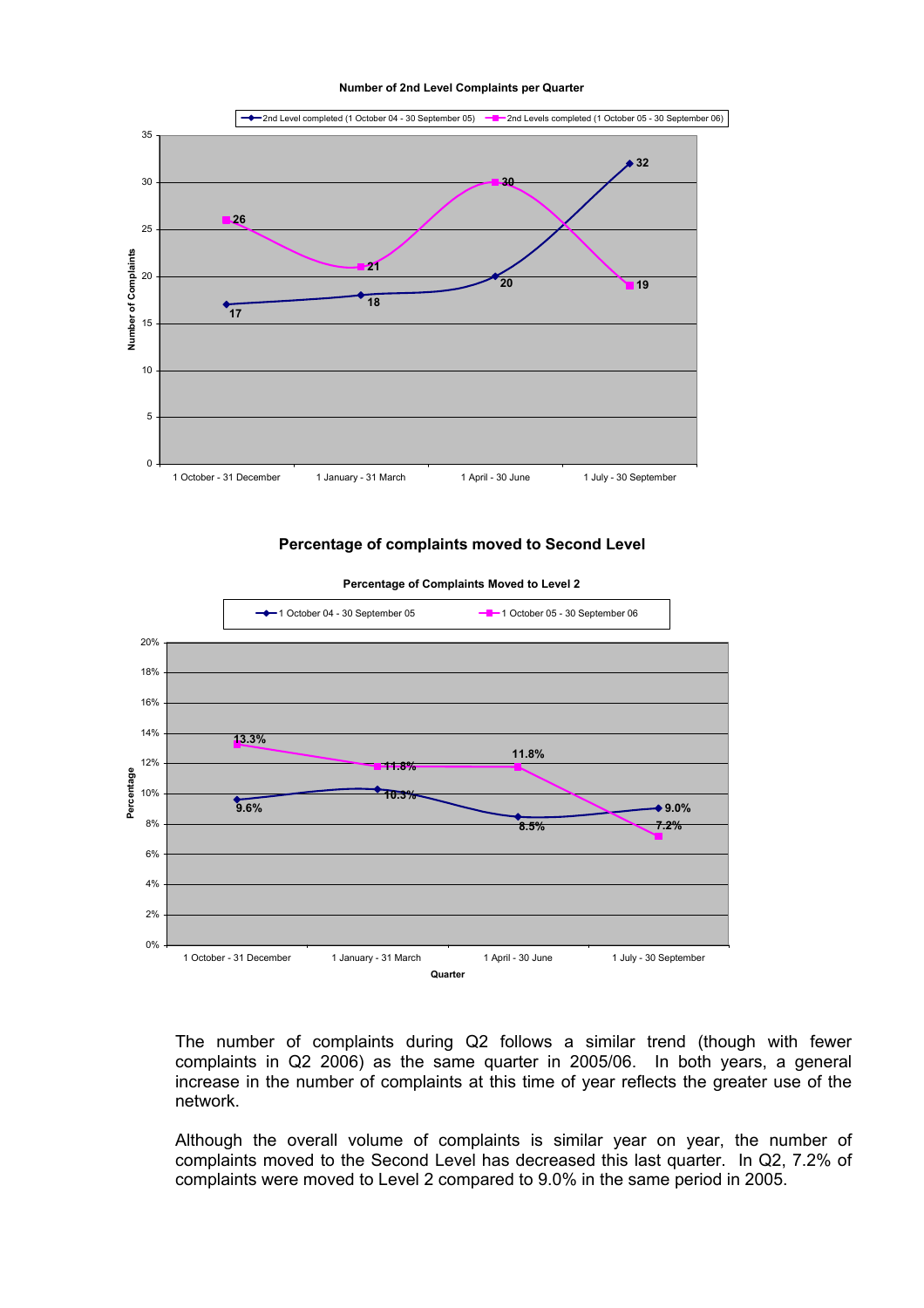The table below compares the number of complaints completed by month during the second quarter of 2006/07 compared with the same quarter in 2005/06. The total volume of complaints completed is lower in August and September 2006 and there is no change in July 2006 when compared to the previous year. Overall there has been a 24.9% reduction in complaints completed over the quarter.

|               | 2005/06 | 2006/07 | % change 05/06 |
|---------------|---------|---------|----------------|
| July          | 104     | 104     | No change      |
| August        | 131     | 86      | $-34.3%$       |
| September     | 119     | 76      | $-36.1%$       |
| <b>Totals</b> | 354     | 266     | $-24.9%$       |

The average number of days taken to respond fully to a complaint in Q2 stands at 11 working days. The percentage of complaints responded to within 20 working days rose to 98.1%, up from 97.3% in the previous quarter and 95.2% for the last financial year.

#### **2.2 Waterways Ombudsman cases - 2005/06**

|                                                                                                                     | 2005/06        |                |      | 2006/07 |                |
|---------------------------------------------------------------------------------------------------------------------|----------------|----------------|------|---------|----------------|
|                                                                                                                     | Q <sub>2</sub> | Q <sub>3</sub> | Q4   | Q1      | Q <sub>2</sub> |
| Number of cases accepted by<br>Ombudsman                                                                            |                | 5              | 9    | 6       | 3              |
| Number of cases completed                                                                                           | 0              | 8              | 10   | 4       | 5              |
| Number of completed cases with<br>maladministration found. Includes $(1)$ =<br>partial finding of maladministration | 0              | 6(6)           | 5(3) | 2(1)    | 1(1)           |
| Complaints accepted as % of BW level<br>2 complaints                                                                | 22%            | 19%            | 43%  | 20%     | 16%            |

#### **2.3 Customer Service Transformation**

#### *B2B customer relations*

The B2B trade survey is complete and reports on the perceptions of a) boating business b) consumer facing businesses with which BW has a relationship c) consumer facing business with which BW has no current relationship. It points to key areas for improving BW's B2B relationships. The restructure supports this requirement and a plan is being developed to help the business develop further.

#### *Customer Contact Strategy*

A business wide review of telephone traffic and the nature of customer enquiries has been undertaken with a view to determine a customer contact strategy that delivers improved service and is more efficient. The final report from the consultants will be delivered by the end of November. We will then put a contact strategy to Directors for approval.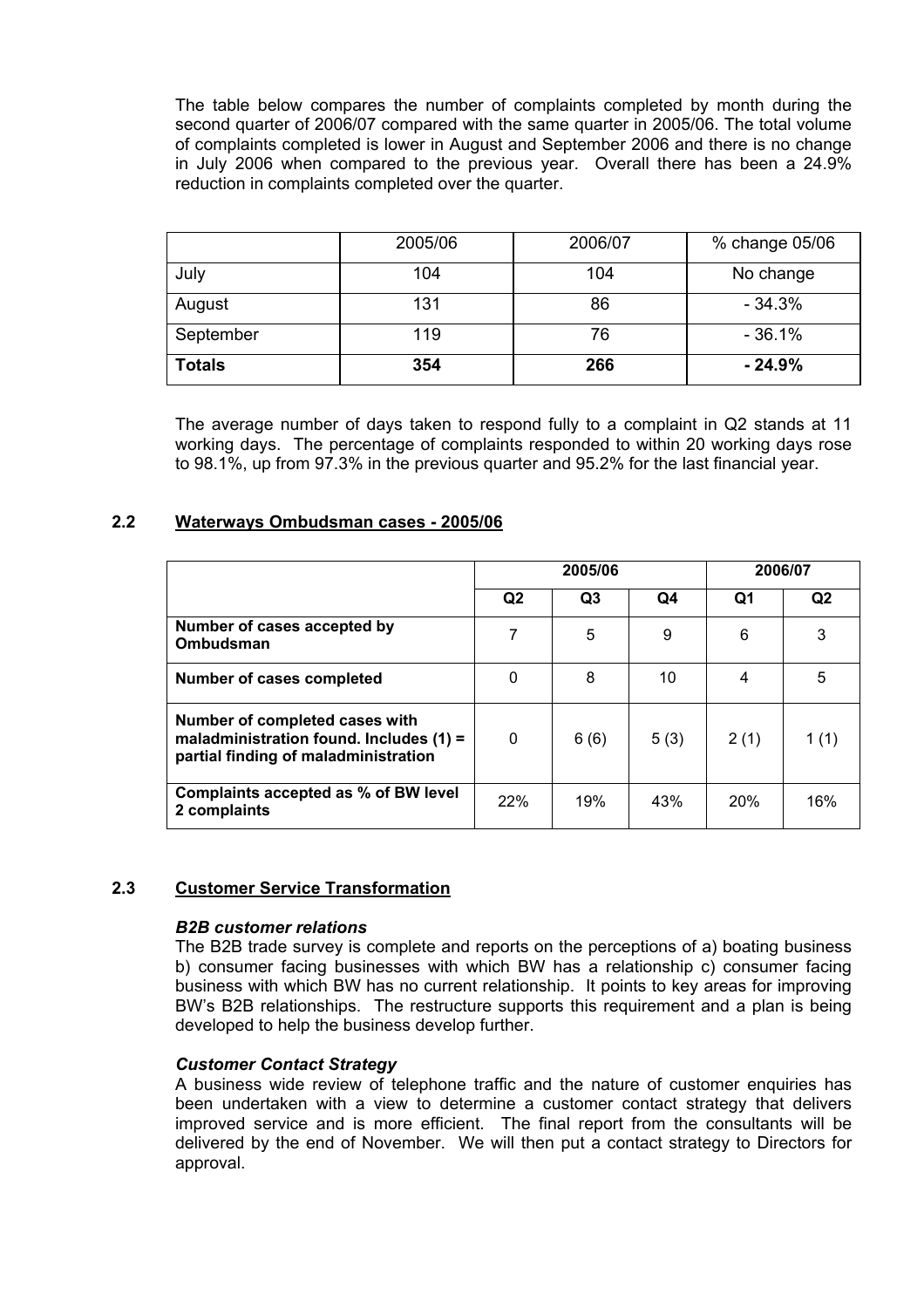## *Talking to Customers*

A BW *Talking to Customers* programme is out to tender. Its objective is to:

- $\circ$  Raise awareness of the power of the communication process, whether face to face, by telephone, letter, or electronic means
- $\circ$  Get participants to understand how the outcome of exchanges are determined by the nature, form and tone of communication and how they can control this
- $\circ$  Help BW people communicate with confidence and be more in charge
- $\circ$  Demonstrate how to achieve positive outcomes when it is necessary to say no
- o Illustrate how conflict can be managed constructively
- $\circ$  Urge BW people to approach and engage with customers at every opportunity
- $\circ$  Encourage group and team work across all functions and positions in the business.

#### *Moments of Truth*

The Moments of Truth team has reported to CST board and recommended service standards. These have been accepted for implementation at destinations from 2007. It has proved to be a significant and successful project that has involved cross functional teams and established customer service champions in each business unit. These standards are to be integrated with technical standards to arrive at a clear and consistent set of customer service standards.

## **3. STRATEGIC PEOPLE ISSUES**

## **3.1 Waterway Unit Restructure**

I announced the proposed restructuring of waterways on 9 October. The new structure will deliver increased efficiency and effectiveness by focussing activities in three key areas – asset management, income generation and customer service delivery. The new structure which includes the merger of the Central Shires and West Midlands waterways will generate efficiency savings of around 120 office based posts which is equivalent to approximately 20% of total waterway unit office based positions together with the closure of our central Birmingham office.

## **3.2 Rationalisation of Central Activities**

 All central activities are being subject to a Zero Based Review with the aim of identifying around 20% payroll efficiency.

#### **3.3 Senior Management Forum**

We used the biannual forum of our top 100 managers to establish clear understanding of the recently announced restructure and clarify issues ahead of this year's business planning process.

#### **3.4 Police Award**

Two British Waterways employees involved in the care of West London's canal network are to be awarded an Operational Command Unit Commendation by Chief Superintendent Ian Thomas from MPS Marine Support Unit for their significant contribution in tackling serious and organised crime on London's waterways. The OCU awards, which are usually given to members of the Police Force, recognise extraordinary work in the service of the people of London.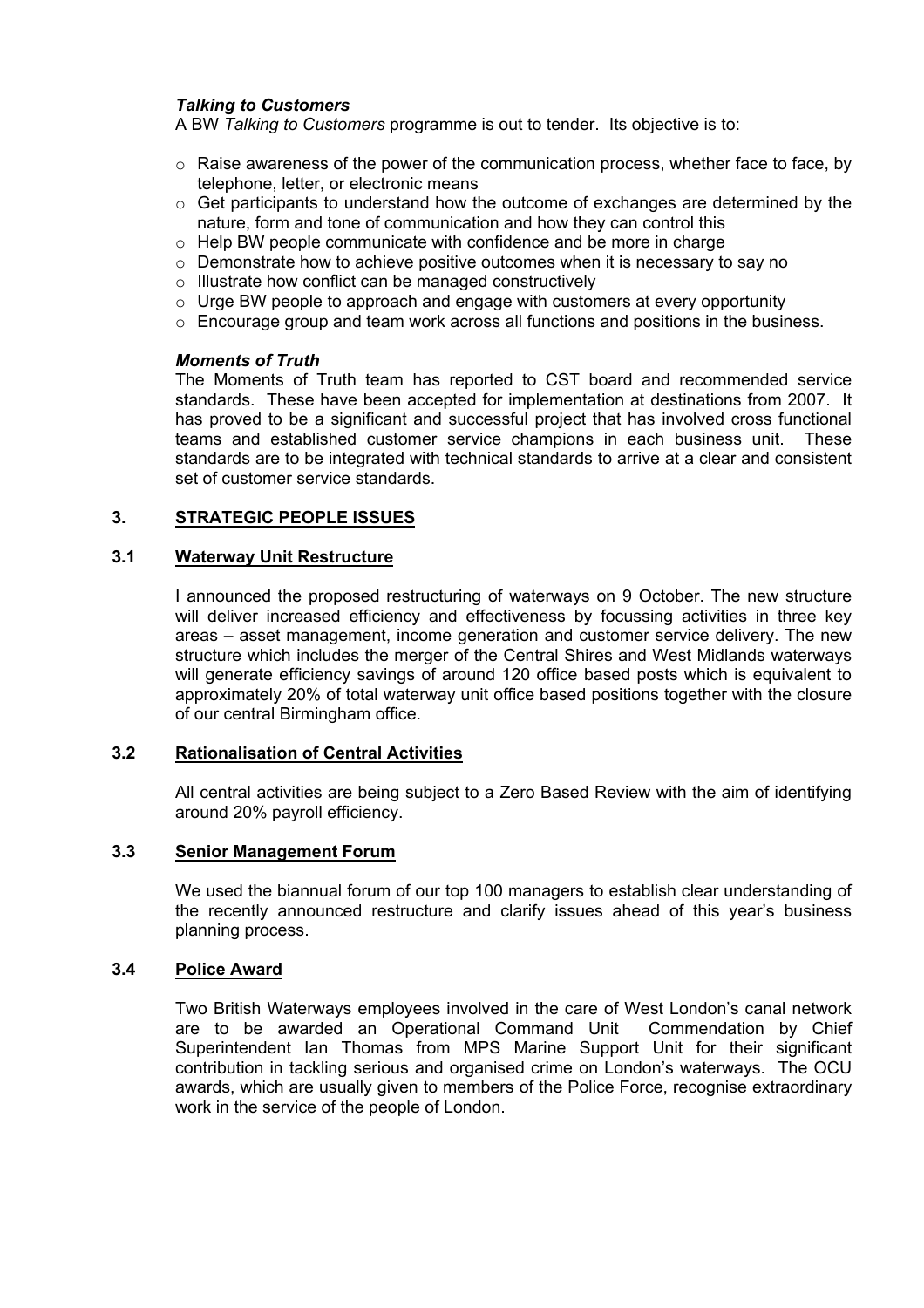## **4. LEISURE**

#### **4.1 Standedge**

The Visitor Centre and boat trips have now closed down for the winter and will reopen next Easter. During the 2006 season, 9,196 visitors took the short boat trip (up 132% on 2005). Results from the self-completion customer satisfaction questionnaires were very encouraging.

In September, Standedge received Visit Britain's accreditation as a Quality Assured Visitor Attraction. In the quality assessment report by the Visitor Attraction Quality Assurance Service (VAQAS), Standedge was praised as "a real delight" and commended for providing "an excellent overall visitor experience".

#### **4.2 Pontcysyllte Aqueduct World Heritage Site**

The aqueduct has been confirmed as the prospective candidate site for the 2008 submission to UNESCO. This will provide a significant platform to publicise further the wider canal network through this iconic location, attracting visitors world wide.

#### **4.3 Combating Licence Evasion**

The addition of a third Patrol Officer for BW London demonstrates BW's commitment to tackling licence evasion in London. The new Patrol Officer is responsible for the whole of the Regent's Canal and parts of the Paddington Arm which will allow daily monitoring of all the visitor mooring sites in Central London, reduce overstaying and deliver better customer service to boaters. It will also allow us to effectively monitor and enforce the mooring guidelines for Continuous Cruisers and to concentrate efforts in West London where there is a more intense level of evasion, particularly in and around Uxbridge and Cowley.

## **5. RESTORATION/REGENERATION**

#### **5.1 Barnsley Canal**

The feasibility study by Atkins was finally released last week suggesting that £258 million will be required for full restoration. BW will maintain a watching brief to see if the Barnsley Stakeholders can be influenced to help maintain the BW stretches of the Dearne and Don Canal at Swinton.

#### **5.2 Montgomery Canal**

Construction work has commenced on the £1.05 million Interreg funded element to extend the navigable length to Redwith.

Working with our Economic and Social Development team, Shropshire Union Canal Society was recently successful in securing £50,000 from the HLF Your Heritage Initiative. Work will start in earnest to restore the historic Crickheath Wharf on the Shropshire section of the canal.

#### **5.3 West Midland Restoration/Regeneration**

The GM attended a meeting with the Lichfield and Hatherton canals restoration trust and the Highways Agency to discuss the M6 widening project. Informal agreement was secured for the Agency to fund the restored canal crossing as part of the project. BW pointed out obligations under the Roads & Bridges Design Manual and PPG13.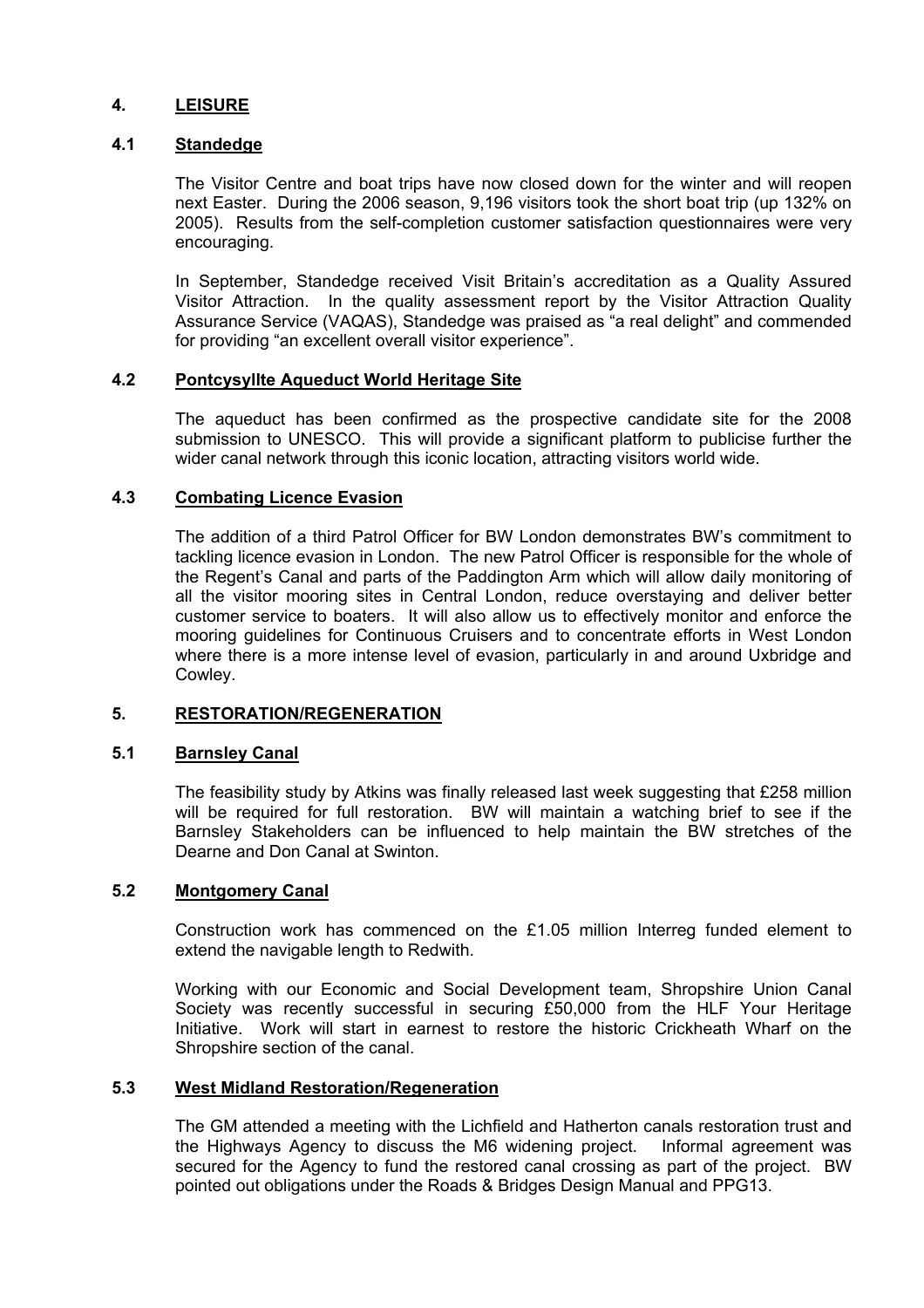One of the contacts made with local government is Wolverhampton City Council who propose a major regeneration project including a length of Birmingham Main Line canal. Also, the Black Country Consortium has been contacted regarding their Big Lottery Fund bid, which is one of only six projects selected to go forward to the next stage to potentially win a £50m grant. The BCC have already been awarded £500k to develop the bid to the next stage.

## **5.4 Port Dundas Opening**

 On Friday 29 September 2006 an event was held to celebrate the opening of the new canal basin at Port Dundas. The completion of this new waterspace on the Glasgow branch of the Forth & Clyde Canal represents the first stage in a long-term regeneration initiative for North Glasgow.

 To mark the occasion the Rt Hon Michael Martin MP, Speaker of the House of Commons, formally named "Speaker Martin's Lock" at the entrance to the new basin.

## **5.5 HELIX Living Landmarks Bid**

 We have had the start up meeting with the Living Landmarks Officer and the Monitoring Officer and are proceeding to commission pieces of consultancy work to comply with the very short timescales for the bid next May.

 A number of significant risks have arisen on this project regarding the position of the new boat lift and land ownership and the further problem of the need for a lifting road bridge on the A905, which is between Skinflats and Grangemouth.

 Options are being appraised to mitigate these risks and BW is confident that suitable alternatives can be accommodated within the scheme. Relationships with the Forth Ports remain a critical issue.

## **6. CORPORATE SOCIAL RESPONSIBILITY**

#### **6.1 Sheffield "Blue Loop" Canal Clean-up**

BW Yorkshire has worked with a consortium of youth and conservation groups in Sheffield to back ITV's Big Clean Up of the Blue Loop in September. The event was designed to encourage young people aged between 16-25 to get involved in community volunteering and focussed on the clean up of the canal and river paths between Sheffield and Meadowhall Shopping Centre. Around 300 volunteers donated their time to litter pick, remove graffiti, repair benches and railings, clean signs, cut back overgrown vegetation and paint lock gates.

## **7. PROPERTY**

## **7.1 Loughborough Wharf**

The reconstructed basin at Loughborough Wharf is due to be watered in mid-November. The Business Unit and developer/contractor William Davis are planning a photo opportunity to mark this key stage in the redevelopment of the site. Completion of the whole scheme is on programme for August 2007.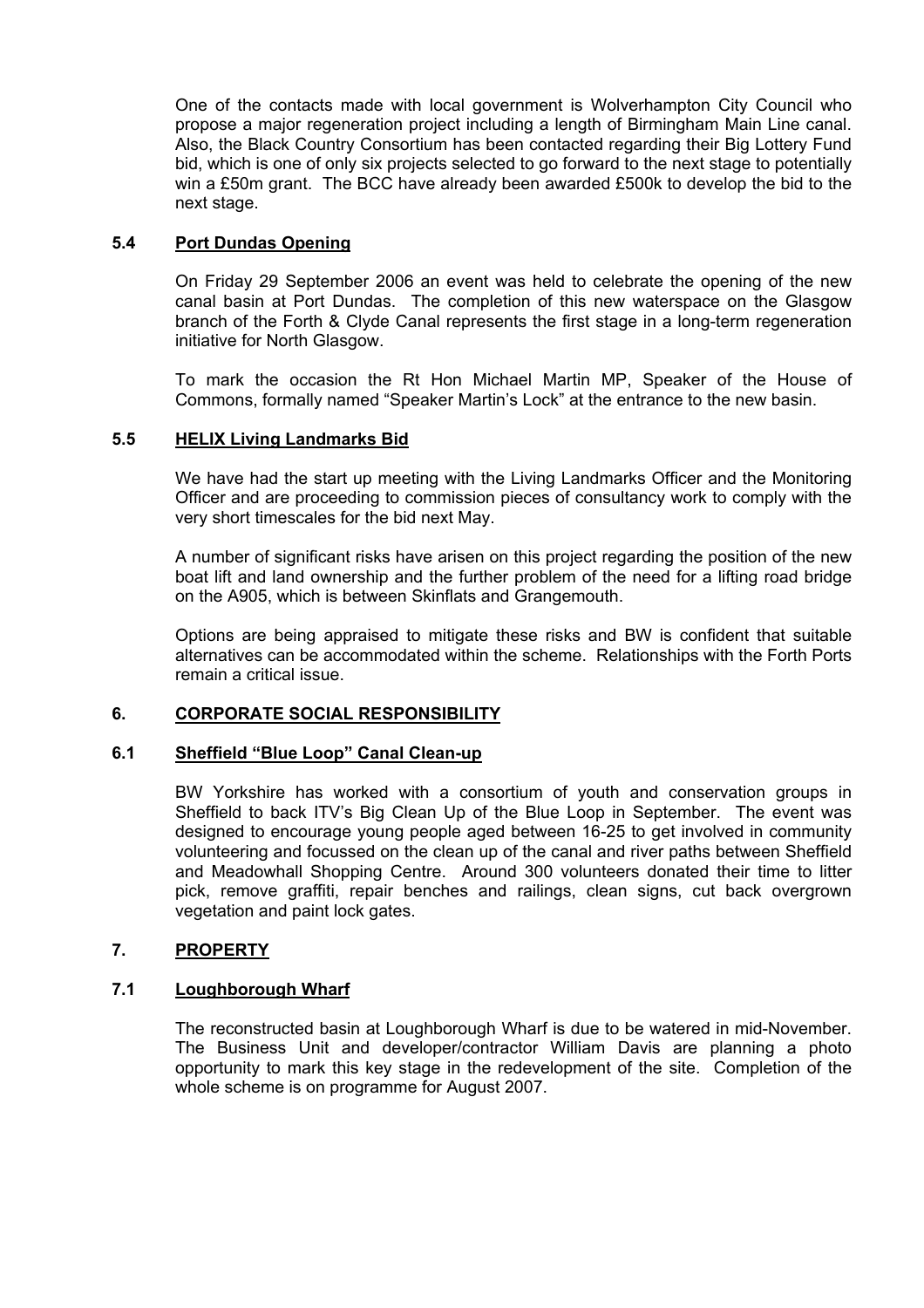## **8. LEGAL**

## **8.1 Threat to VAT refunds – VAT and Duties Tribunal**

The judgment of the VAT and Duties Tribunal (in essence a specialist tax court) has recently been delivered in the challenge to our current treatment of VAT which results in some £20million of refunds. I am pleased to say that the challenge failed and that the Tribunal has upheld BW and HMRC arguments that the charging of VAT on river only certificates was a correct treatment under VAT law. Had the challenge succeeded, significant proportions of our VAT refunds would have been at risk. The boater that made the challenge has 56 days in which he may lodge an appeal from the decision of the Tribunal.

## **9. CORE WATERWAY**

## **9.1 Kennet & Avon Canal – Lock Gates**

Lock gates on the Kennet & Avon have been a particular issue in the past two months. One gate was damaged beyond safe use at Caen Hill after being hit by a boat causing closure of the flight for three weeks. Workshops rearranged production schedules to produce new gates in 6 days. Following delivery and a short delay in gaining conservation officer approval, the lock was re-opened ahead of the half-term holiday. We undertook a boat lift – for which we achieved excellent publicity on television, radio and national newspapers – to assist the hire boat operators. Initially 23 boats were on the wrong side of Caen Hill. Some operators made alternative arrangements leaving only 7 that had to be lifted. This operation cost £7k but generated a great deal of goodwill from the hire trade.

We have also had three lockgate failures on the K&A in the past two months. These are symptomatic of seriously decaying gates which requires significant expenditure to resolve. We have completed a condition study of all 104 sets of gates and now have a clear priority ranking to inform our works programme in the coming years.

## **9.2 Bridgwater & Taunton Canal – Possible Closure**

Somerset County Council is seeking to build three new bridges over the Bridgwater and Taunton canal. Their plans show that one of these projects will "require" a closure of the navigation for 6-8 months. We are presently preparing our response which will include appropriate compensatory measures.

## **9.3 Invasive Plant Floating Pennywort on River Soar**

We chaired a meeting with representatives from the Environment Agency and Leicester City Council on 9 October 2006 to discuss combating this plant that was a significant obstacle to navigation this Summer. The EA did not consider it to be a problem for flood risk management, which limited the resources they could provide to help tackle it. This position was to be reviewed, however, in the light of the significant growth of the plant in September. Guidance on strategies for removal and control have been provided to the maintenance team.

## **9.4 Lock Gates/Listed Building Consent**

A stoppage has been postponed due to our inability to secure consent for the change in gate style to the baulk timber style gates being routinely produced at Bradley. We expect that other conservation officers will take a similar line in the future to listed structures, requiring replacement like-for-like, undermining the Repair Yard's efficiency drive. We are working with the national heritage team to justify replacement using the modern gate style.